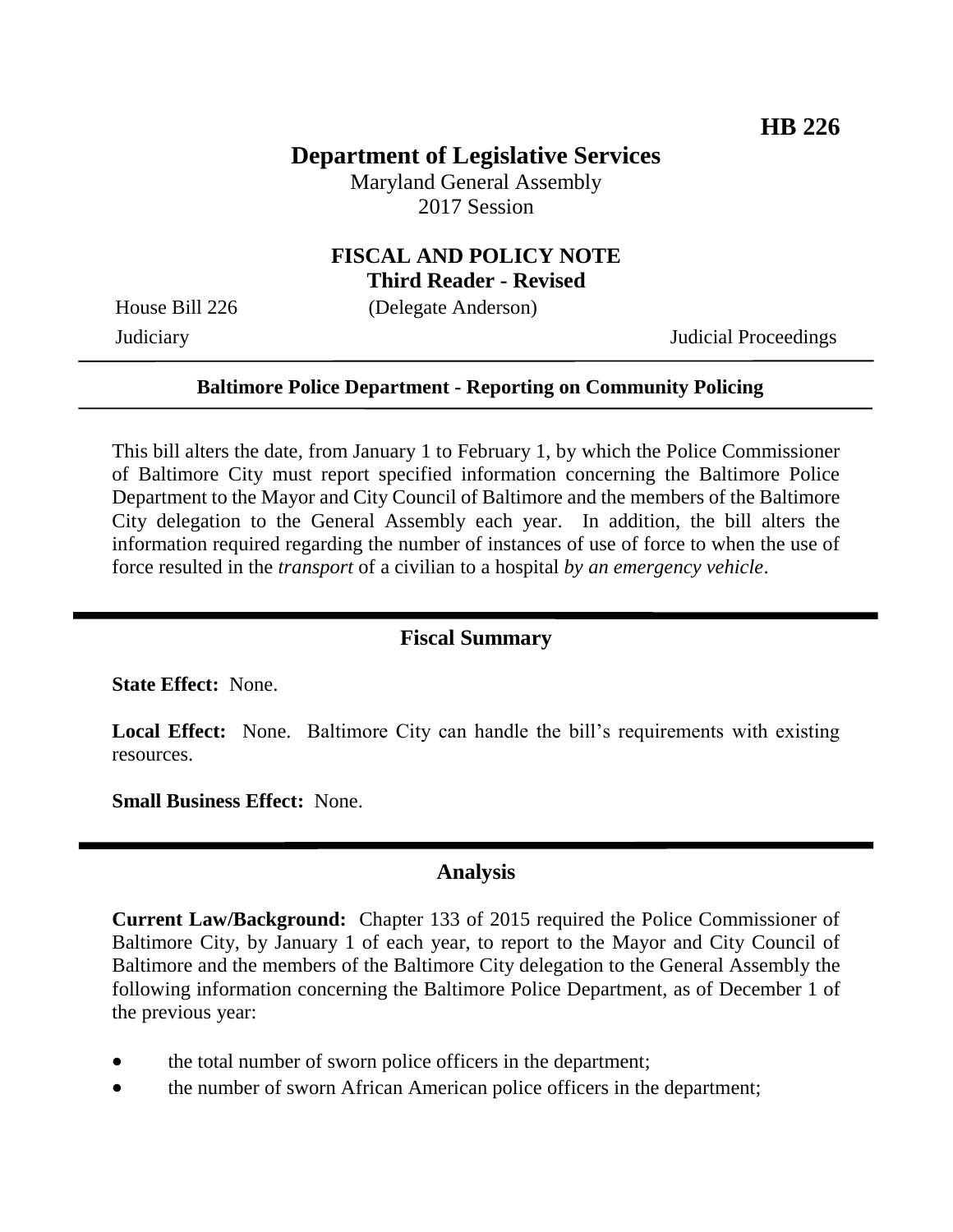- the number of sworn female police officers in the department; and
- the number of sworn police officers in the department who are residents of Baltimore City.

The report must also contain the following information from the previous calendar year:

- the number of recruiting events the department sponsored, or participated in, in Baltimore City;
- the number of instances of use of force that resulted in the *admission of a civilian to a hospital*, when the injury directly resulted from an officer's actions;
- the number of civilian complaints about the use of force by an officer;
- the number of officers who were suspended with pay;
- the number of officers who were suspended without pay;
- the percentage of patrol officers who were assigned to neighborhood patrols;
- the number of youth younger than age 18 referred to intervention programs by officers; and
- a description of the Baltimore Police Department's community policing efforts, including community policing programs, participation in town hall meetings, and efforts to engage with schools, recreation centers, community centers, and senior centers.

On January 1, 2017, the police department released the latest [report](http://www.baltimorepolice.org/sites/default/files/2017-HB_771_Report-Report_on_Community_Policing_20161207.pdf) required by Chapter 133. The department notes that due to the January 1 annual deadline for the report, the department is unable to use a January 1 to January 1 time period for its report. Instead, it uses data as of December 1 of the previous year.

The report indicates that, as of December 1, 2016, the Baltimore Police Department had 2,528 sworn police officers. Findings from the report include that, of the sworn police officers in the department, approximately 40% were African American, 16% were female, and 20% were city residents. Of the 1,255 officers assigned to the Patrol Division, approximately 80% are assigned to sector patrols. Between December 1, 2015, and December 1, 2016, the department sponsored or participated in 29 recruiting events, which was 12 more than the previous year.